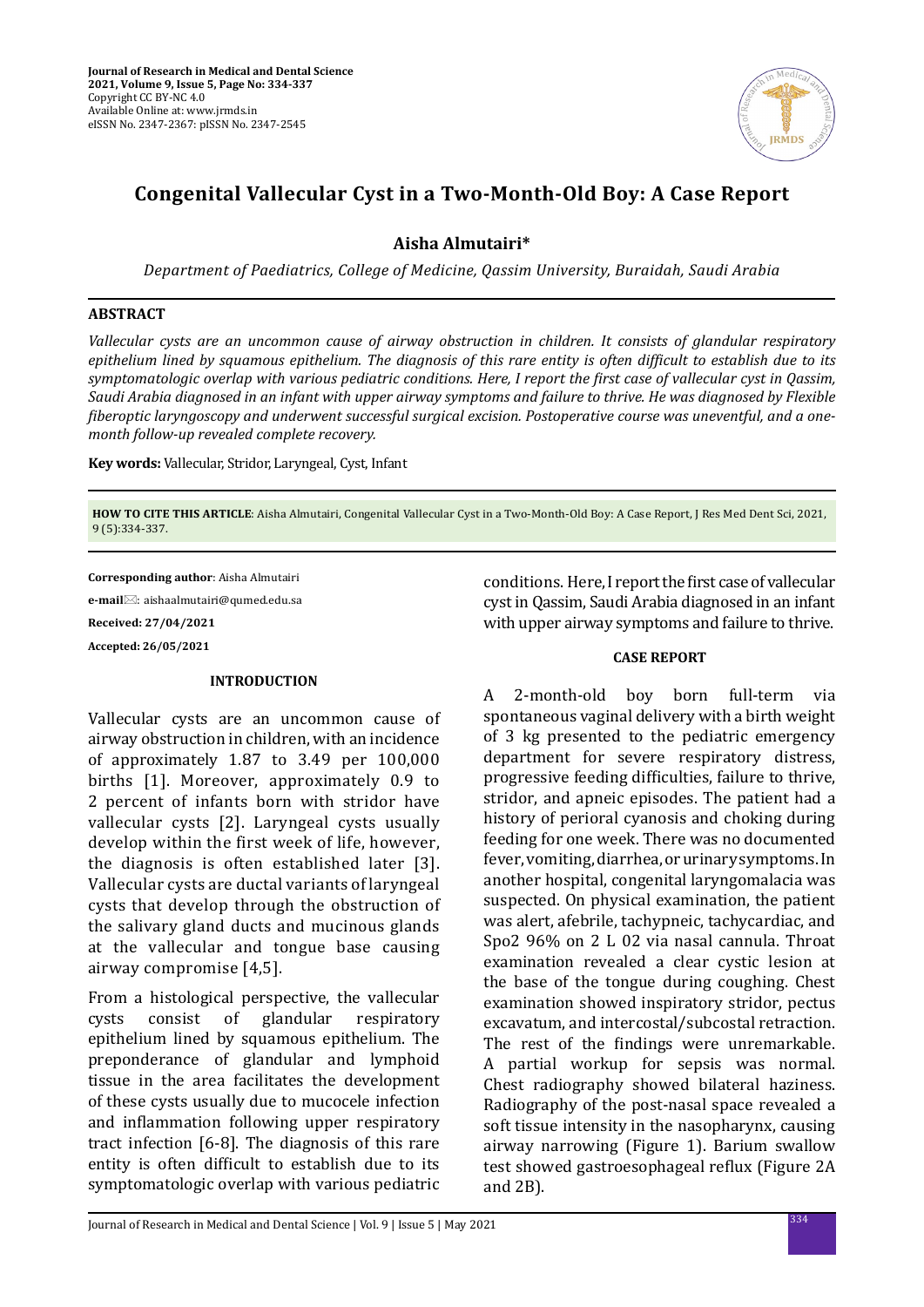Contrast-enhanced cervical computed tomography (CT) revealed a 1.5 x 1.9 cm welldefined cystic nasopharyngeal lesion, closely abutting the posterior aspect of the soft palate and the posterolateral aspect of the left tongue and causing significant airway narrowing (Figure 3). Nasopharyngeal branchial cyst was considered a differential diagnosis. Flexible fiberoptic laryngoscopy revealed a supraglottic soft tissue lesion at the vallecular level that triggered the collapse of the supraglottic. Complete excision of the vallecular cyst and redundant tissue was then performed. Histopathology revealed a 1.3 x 1.3 x 0.2 cm cyst lined by stratified squamous epithelium with a focal area of chronic inflammation in the absence of malignancy. These findings are consistent with a benign vallecular cyst.

The patient was discharged in a good condition and was prescribed domperidone and ranitidine. One-month follow-up showed that the patient completely recovered from the condition with no complaints.

### **DISCUSSION AND CONCLUSION**

Persistent neonatal stridor requires thorough evaluation to determine the etiology, which can



**Figure 1: Showed a soft tissue intensity in the nasopharynx, causing airway narrowing.**



**Figure 2A and 2B: Barium Swallow: Showed gastroesophageal reflux during the study, normal anatomy and esophageal motility.**



**Figure 3: CT Neck: Showed a 1.5 x 1.9 cm well-defined cystic nasopharyngeal lesion, closely abutting the posterior aspect of the soft palate and the posterolateral aspect of the left tongue and causing significant airway narrowing.**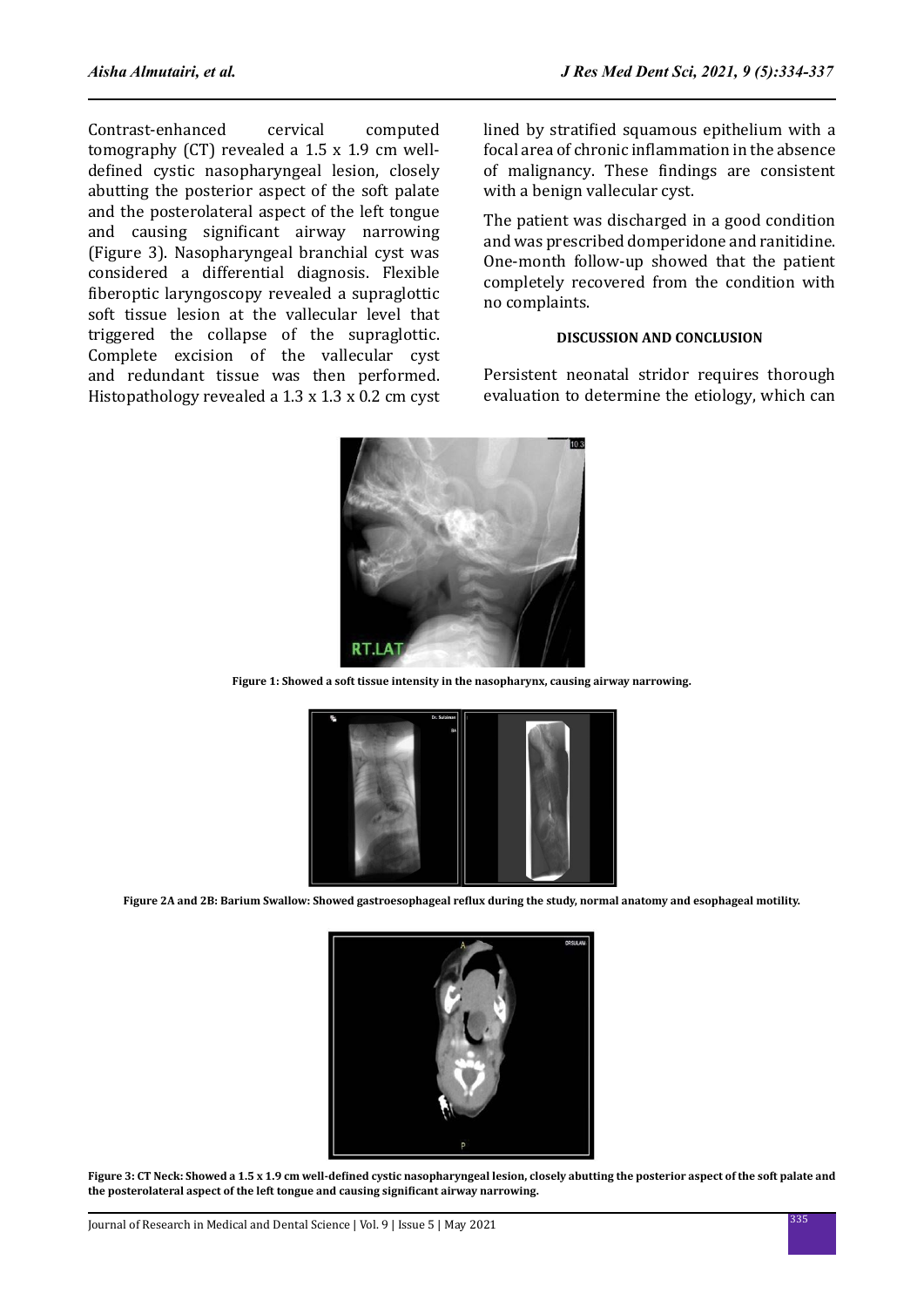impact the decision for critical intervention. Neonates have narrower airways such that slight variations in diameter can substantially increase resistance. The nature of the stridor in relation to respiration may provide clues to the obstruction site. The inspiratory stridor may involve an extra-thoracic lesion in both glottic and supraglottic areas, whereas expiratory stridor may indicate intrathoracic origin [9]. An infant with a prolonged inspiratory phase or neck hyperextension may have an extrinsic obstruction above or at the larynx [10]. Extrathoracic stridor may be due to congenital structural abnormalities such as vocal cord paralysis, laryngomalacia, and infections such as epiglottitis [11,12].

Laryngomalacia is a common cause of neonatal inspiratory stridor that worsens with lying supine, agitation, and feeding [9]. It usually occurs within the first few weeks after birth.

Vocal cord paralysis is an acquired or congenital cause of inspiratory stridor that is usually biphasic and occurs during feeding. Unilateral involvement can lead to a weak cry and dysphonia while bilateral involvement may result in cyanosis, apnea, and distress [10,11] . Unilateral paralysis may be due to thoracic surgery and birth trauma, whereas bilateral cord paralysis may result from hydrocephalus, perinatal asphyxia, and Arnold-Chiari malformation [10].

First described by Abercrombie in 1881 [4], vallecular cyst is a benign laryngeal cyst, which rarely causes congenital stridor. It is one of the various causes of congenital laryngeal malfunction (i.e., laryngeal webs, clefts, stenosis, and cysts). According to the classification by De Santo for a laryngeal cyst [4], this has been described as base-of-the-tongue cysts, epiglottic cysts, mucous retention cysts, and ductal cysts. Moreover, vallecular cysts are secondary cysts that develop from either mucous gland obstruction or cystic tongue lesions generated from the foregut's misplaced embryonic remnants [9, 13]. Moreover, aryepiglottic cysts are also common forms of pediatric laryngeal cysts that are often unilocular cysts consisting of clear sterile fluid generated from the lingular surface of the epiglottis [14]. Vallecular cysts are lined by the respiratory or non-keratinizing squamous epithelium [15]. A British-Pakistani population study over 10 years provided an incidence of more than 3.49 cases of vallecular cysts per 100,000 live births [16].

Infants with vallecular cysts may present with failure to thrive, feeding issues, stridor, and cyanosis. The severity and timing of vallecular cysts are based on the size and extent of airway involvement. The median age of symptom onset and diagnosis is three and 40 days, respectively [1].

There should be an increased clinical suspicion for vallecular cysts in infants with stridor a few hours after birth. The diagnosis of a vallecular cyst is usually made directly through laryngoscopy. Endoscopy should be performed in a controlled environment to assess the degree of airway compromise. X-ray of the lateral neck may highlight the possibility of vallecular cysts, as explained in the present case. Clinically, it can mimic laryngomalacia because it causes posterior displacement of the epiglottis. Vallecular cysts may present as a low-density attenuation on neck CT and a non-contrast enhancing lesion, hyperintense on T2, and hypointense on T1 on MRI [17, 18].Thyroid imaging and biochemical tests may be performed to rule out thyroglossal duct cysts, which may mimic these imaging findings [4]. Various diagnostic techniques are crucial to establish a diagnosis of vallecular cyst.

Surgical removal of vallecular cysts (e.g., excision, marsupialization, or aspiration) is the treatment of choice [18]. Because of the increased risk of recurrence, simple aspiration of the cyst is not recommended [19]. In conclusion vallecular cyst is an unusual cause of neonatal stridor, which can be life-threatening. This case emphasizes the significance of a thorough assessment involving physical examination, imaging, and histopathology in making an initial diagnosis and in deciding the intervention suited for the patient. An interdisciplinary approach involving not only the pediatricians but also the otorhinolaryngologists is tantamount to its management. Nevertheless, surgical excision remains to be the treatment of choice.

## **REFERENCES**

1. Tsai YT, Lee LA, Fang TJ, et al. Treatment of vallecular cysts in infants with and without coexisting laryngomalacia using endoscopic laser marsupialization: Fifteen-year experience at a single center. Int J Pediatr Otorhinolaryngol 2013; 77:424–428.